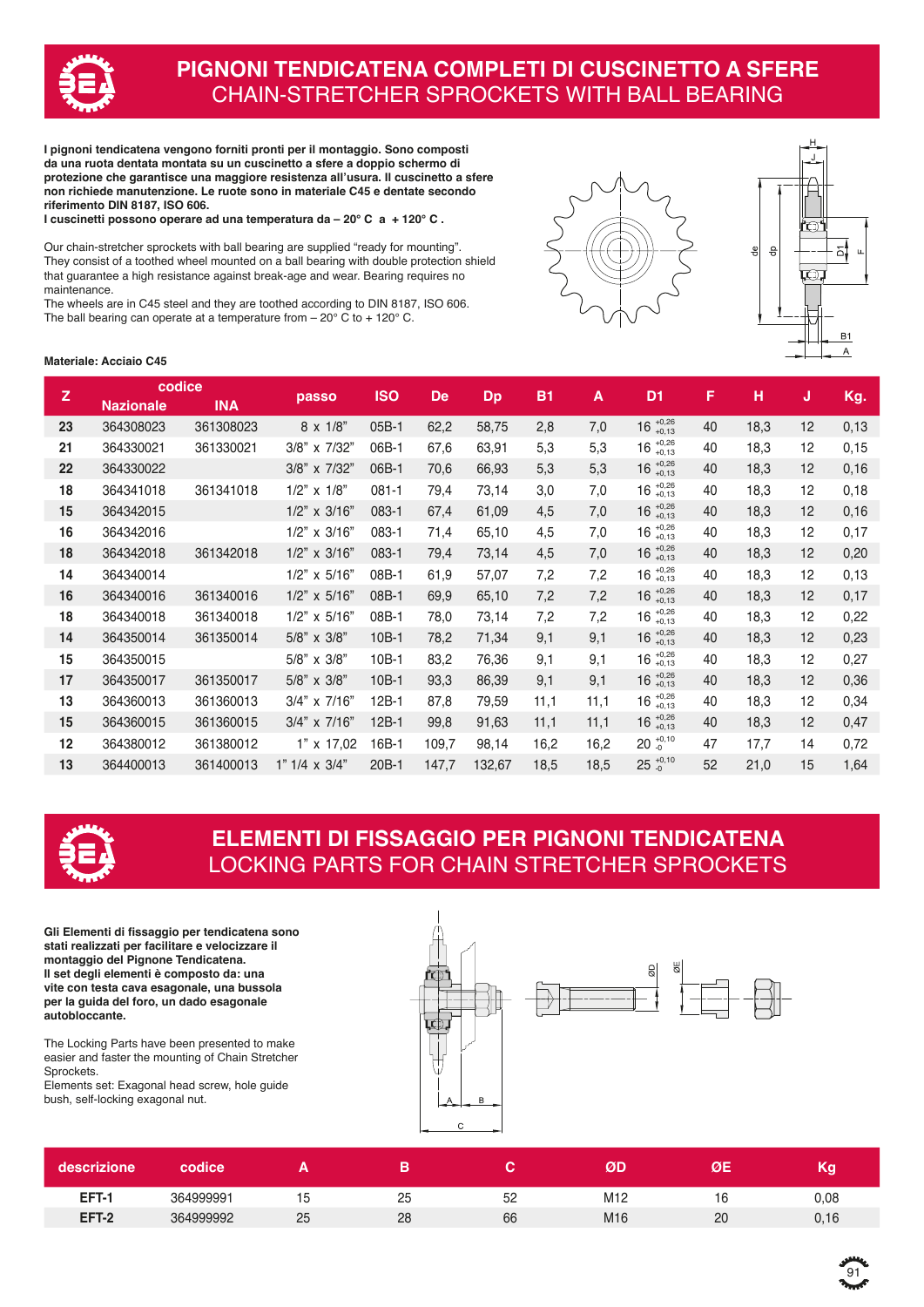

### **RUOTE PER CATENE A CERNIERA - DIN 8153** WHEELS FOR TABLE TOP CHAINS - DIN 8153



#### **Materiale: Acciaio C45**

| z  | codice    | passo       | de    | dp    | D <sub>1</sub> | A    | Kg.  |
|----|-----------|-------------|-------|-------|----------------|------|------|
| 15 | 351420015 | 1"1/2(38,1) | 92,9  | 93,7  | 16             | 43,5 | 1,86 |
| 17 | 351420017 | 1"1/2(38,1) | 104,7 | 105,5 | 16             | 43,5 | 2,34 |
| 19 | 351420019 | 1"1/2(38,1) | 116,6 | 117,3 | 16             | 43,5 | 3,10 |
| 21 | 351420021 | 1"1/2(38,1) | 129,7 | 129,2 | 20             | 43,5 | 3,79 |
| 23 | 351420023 | 1"1/2(38,1) | 141,6 | 141,2 | 20             | 43,5 | 4,46 |
| 25 | 351420025 | 1"1/2(38,1) | 153,6 | 153,2 | 20             | 43,5 | 5,50 |
| 27 | 351420027 | 1"1/2(38,1) | 165,6 | 165,2 | 20             | 43,5 | 6,31 |
| 29 | 351420029 | 1"1/2(38,1) | 177,7 | 177,2 | 20             | 43,5 | 7,31 |
| 31 | 351420031 | 1"1/2(38,1) | 189,7 | 189,3 | 20             | 43,5 | 8,63 |



# **PIGNONI TENDICATENA CON SFERE E VITE DI FISSAGGIO** CHAIN-STRETCHER SPROCKETS WITH BALLS AND FASTENING BOLT





#### **Materiale: Acciaio C45**

**92**<br>1924<br>1926

|    | codice    | passo              | de | dp    | 'B1 | <b>ZCZ</b> | D. |    |     | Kq.  |
|----|-----------|--------------------|----|-------|-----|------------|----|----|-----|------|
| 12 | 371331012 | $3/8$ " x $5/32$ " | 40 | 36.80 | 3.5 | 11.7       |    | 23 |     | 0,06 |
| 10 | 371341010 | $1/2$ " x $1/8$ "  | 46 | 41.10 | 3,0 | 11,7       | 3  | 23 | 7,2 | 0,06 |
| 10 | 371342010 | $1/2$ " x $3/16$ " | 46 | 41.10 | 4.5 | 11.7       |    | 23 |     | 0.07 |
|    |           |                    |    |       |     |            |    |    |     |      |